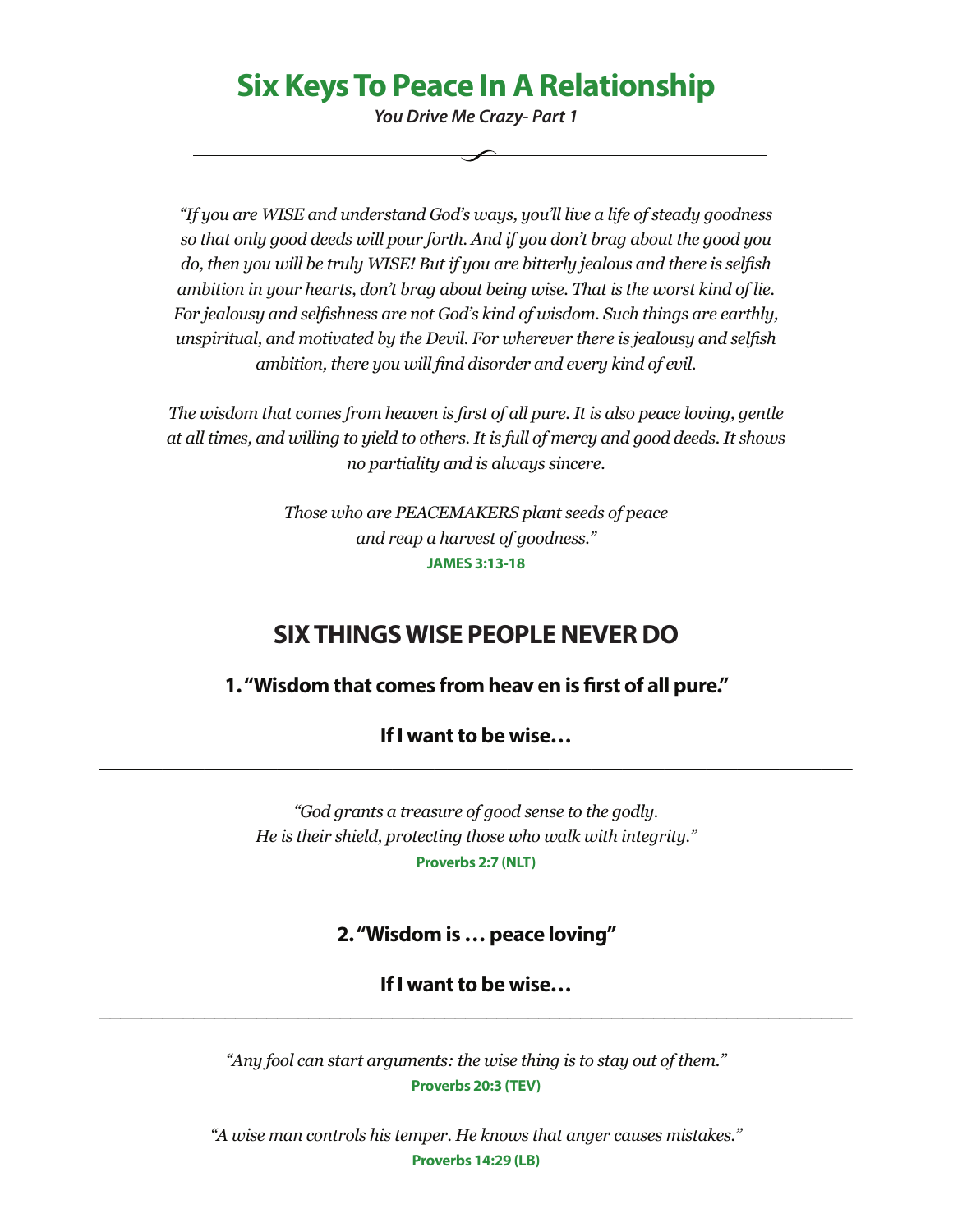**3. "Wisdom is… gentle all the time"**

**"considerat e" (NIV) "court eous" (LB)**

**If I want to be wise… \_\_\_\_\_\_\_\_\_\_\_\_\_\_\_\_\_\_\_\_\_\_\_\_\_\_\_\_\_\_\_\_\_\_\_\_\_\_\_\_\_\_\_\_\_\_\_\_\_\_\_\_\_\_\_\_\_\_\_\_\_\_\_\_\_\_\_\_\_\_\_**

> *"Kind words bring life, but cruel words crush your spirit."* **Proverbs 15:4**

**4. "Wisdom is… willing to yield to others"**

**"Open to reason" (ESV) "allows discussion" (LB)**

**If I want to be wise… \_\_\_\_\_\_\_\_\_\_\_\_\_\_\_\_\_\_\_\_\_\_\_\_\_\_\_\_\_\_\_\_\_\_\_\_\_\_\_\_\_\_\_\_\_\_\_\_\_\_\_\_\_\_\_\_\_\_\_\_\_\_\_\_\_\_\_\_\_\_\_**

> *"Intelligent people are always open to new ideas. In fact, they look for them."* **Proverbs 18:15 (NLT)**

> > **5. "Wisdom is… full of mercy and good deeds"**

**If I want to be wise… \_\_\_\_\_\_\_\_\_\_\_\_\_\_\_\_\_\_\_\_\_\_\_\_\_\_\_\_\_\_\_\_\_\_\_\_\_\_\_\_\_\_\_\_\_\_\_\_\_\_\_\_\_\_\_\_\_\_\_\_\_\_\_\_\_\_\_\_\_\_\_**

> *"Love forgets mistakes; nagging about them parts the best of friends."* **Proverbs 17:9 (LB)**

**6."Wisdom… is impartial and alwa ys sincere"**

**"authentic" "genuine" (CEV) "without hypocrisy" (KJV) Greek: adiakritos & anypokritos**

**If I want to be wise… \_\_\_\_\_\_\_\_\_\_\_\_\_\_\_\_\_\_\_\_\_\_\_\_\_\_\_\_\_\_\_\_\_\_\_\_\_\_\_\_\_\_\_\_\_\_\_\_\_\_\_\_\_\_\_\_\_\_\_\_\_\_\_\_\_\_\_\_\_\_\_**

> *"The lips of a liar conceal hostility and whoever spreads accusations is a fool."* **Proverbs 10:18 (NAB)**

*"Jesus is the key that opens all the hidden treasures of God's wisdom and knowledge."* **Colossians 2:3 (TEV)**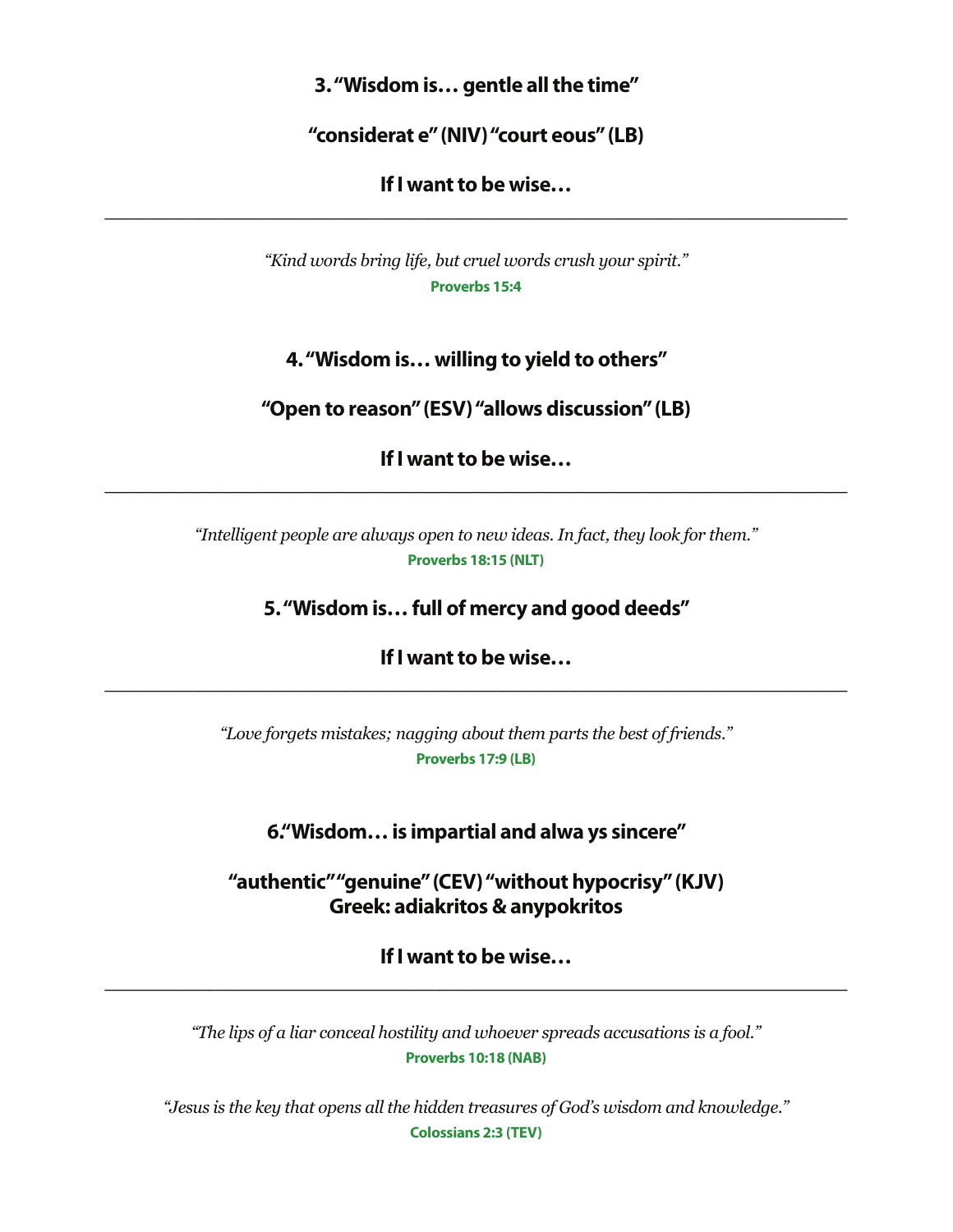# **Who's Pushing Your Buttons**

*You Drive Me Crazy- Part 2*

*"If you cannot control your anger, you are as helpless as a city without walls, open to attack."* **Proverbs 25:28 (TEV)**

*"A fool is quick-tempered, but a wise person stays calm when insulted."* **Proverbs 12:16 (NLT)**

> *"It is better to be patient than powerful; it is better to have self-control than to conquer a city."* **Proverbs 16:32 (NLT)**

## **WAYS PEOPLE EXPRESS ANGER**

### **• \_\_\_\_\_\_\_\_\_\_\_\_\_\_\_\_\_\_\_\_\_\_\_\_\_\_\_\_\_\_\_\_\_\_\_\_\_\_\_\_\_\_\_\_\_ Exa mple: Cain**

*"Cain became furious and he scowled in anger… And while they were in the field, Cainattacked his brother, Abel, and killed him."*

**Genesis 4:5, 8**

#### **• \_\_\_\_\_\_\_\_\_\_\_\_\_\_\_\_\_\_\_\_\_\_\_\_\_\_\_\_\_\_\_\_\_\_\_\_\_\_\_\_\_\_\_\_\_ Exa mple: Jeremiah**

*"… I stayed by myself and was filled with anger. Why do I keep on suffering? Why are my wounds incurable? Why won't they heal?"*

**Jeremiah 15:17-18**

#### **• \_\_\_\_\_\_\_\_\_\_\_\_\_\_\_\_\_\_\_\_\_\_\_\_\_\_\_\_\_\_\_\_\_\_\_\_\_\_\_\_\_\_\_\_\_ Exa mple: The Prodigal 's Brother**

*"The elder brother was so angry he would not go in (to the party). So his father went out and pleaded with him…"*

**Luke 15:28**

### **• \_\_\_\_\_\_\_\_\_\_\_\_\_\_\_\_\_\_\_\_\_\_\_\_\_\_\_\_\_\_\_\_\_\_\_\_\_\_\_\_\_\_\_\_\_ Exa mple: The Pharisees**

*"But they were furious and began to plot with each other what they might do to Jesus."*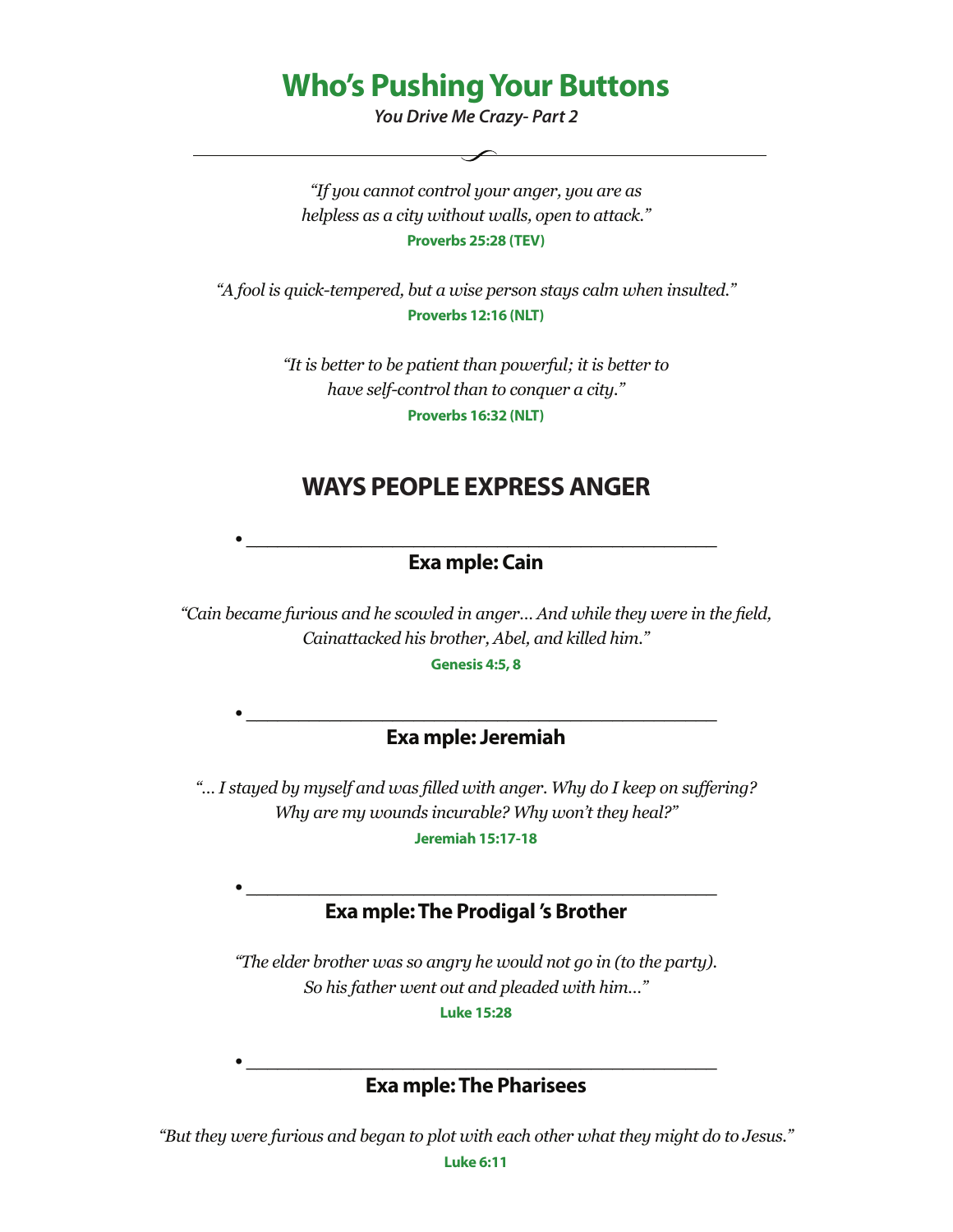### **How to disarm your button pushers**

**1. \_\_\_\_\_\_\_\_\_\_\_\_\_\_\_\_\_\_\_\_\_\_\_\_\_\_\_\_\_\_\_\_\_\_\_\_\_\_\_\_\_\_\_**

*"An angry person causes trouble, and a person with a quick temper sins a lot."* **Proverbs 29:22 (NCV)**

**Pr. 15:18 (GN) "Hot tempers cause arguments."**

**Pr. 14:29 (LB) ". . . anger causes mistakes."**

**Pr. 14:17 (GN) "People with hot tempers do foolish things."**

*"Those who control their anger have great understanding; those with a hasty temper make mistakes."* **Proverbs 14:29 (NLT)**

**2. \_\_\_\_\_\_\_\_\_\_\_\_\_\_\_\_\_\_\_\_\_\_\_\_\_\_\_\_\_\_\_\_\_\_\_\_\_\_\_\_\_\_\_\_\_**

*"A man's wisdom gives him patience; it is to his glory to overlook an offense."* **Proverbs 19:11 (NIV)**

**3.**  $\blacksquare$ 

*"Sensible people always think before they act."* **Proverbs 13:16**

*"A fool gives full vent to anger, but a wise person quietly holds it back."* **Proverbs 29:11 (NLT)**

*"A gentle answer quiets anger, but a harsh one stirs it up."* **Proverbs 15:1 (TEV)**

*"A truly wise person uses few words; a person with understanding is even-tempered."* **Proverbs 17:27 (NLT)**

**4. \_\_\_\_\_\_\_\_\_\_\_\_\_\_\_\_\_\_\_\_\_\_\_\_\_\_\_\_\_\_\_\_\_\_\_\_\_\_\_\_\_\_\_**

*"Lord, help me control my tongue; help me to be careful about what I say!"* **Psalm 141:3 (NCV)**

> *"The fruit of the Spirit is love, joy, peace, and patience…"* **Galatians 5:22**

**5. \_\_\_\_\_\_\_\_\_\_\_\_\_\_\_\_\_\_\_\_\_\_\_\_\_\_\_\_\_\_\_\_\_\_\_\_\_\_\_\_\_\_\_\_\_**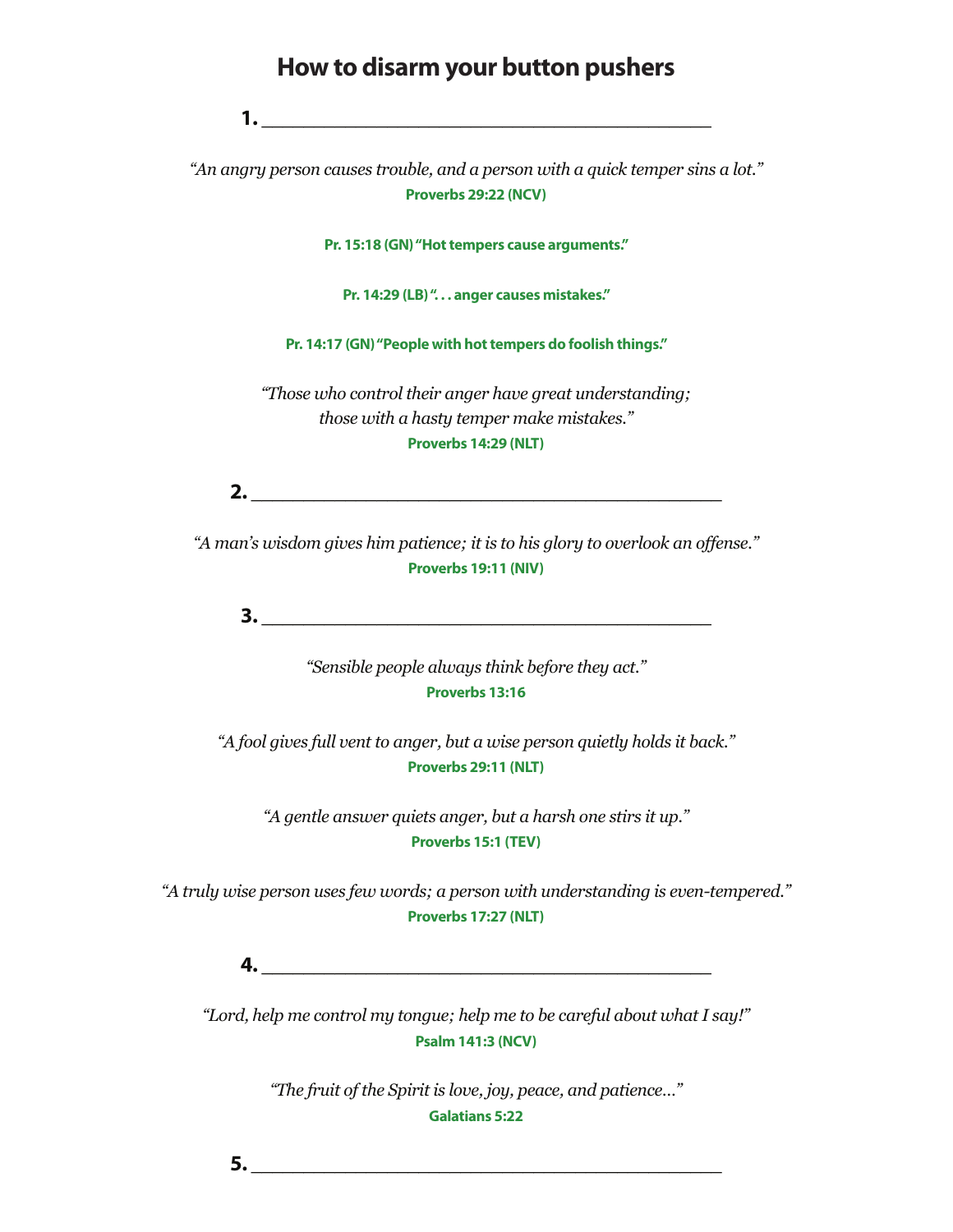### *"The fear of human opinion disables you; but trusting in God protects you from that."* **Proverbs 29:25 (MSG)**

*"Long ago, even before he made the world, God loved us and chose us in Christ to be holy and without fault in his eyes!"* **Ephesians 1:4 (NLT)**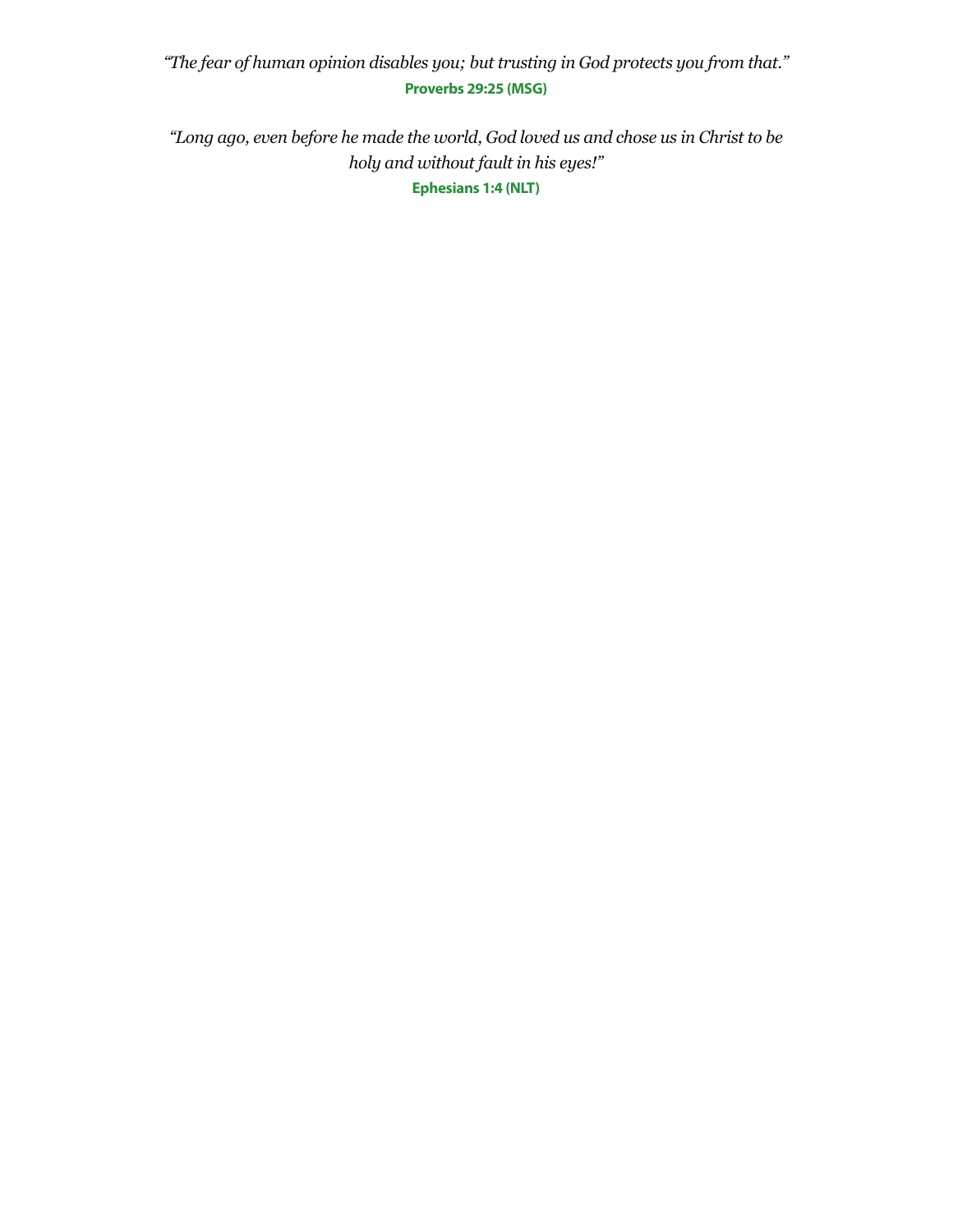# **Resolving Conflict**

*You Drive Me Crazy- Part 3*

 $\overline{\phantom{a}}$  ,  $\overline{\phantom{a}}$  ,  $\overline{\phantom{a}}$  ,  $\overline{\phantom{a}}$  ,  $\overline{\phantom{a}}$  ,  $\overline{\phantom{a}}$  ,  $\overline{\phantom{a}}$  ,  $\overline{\phantom{a}}$  ,  $\overline{\phantom{a}}$  ,  $\overline{\phantom{a}}$  ,  $\overline{\phantom{a}}$  ,  $\overline{\phantom{a}}$  ,  $\overline{\phantom{a}}$  ,  $\overline{\phantom{a}}$  ,  $\overline{\phantom{a}}$  ,  $\overline{\phantom{a}}$ 

*"Never pay back evil for evil to anyone... As much as possible, as far as it depends on you, live in peace with everyone."*

**Romans 12:17-18 (NLT)**

# **BIBLICAL STE PS TO RESOLVING CONFLICT**

**1. \_\_\_\_\_\_\_\_\_\_\_\_\_\_\_\_\_\_\_\_\_\_\_\_\_\_\_\_\_\_\_\_\_\_\_\_\_\_\_\_\_\_**

*"'If you're standing before the altar in the Temple, giving an offering to God, and you suddenly remember someone has something against you, leave your offering there beside the altar. Go at once and first be reconciled to that person. Then come and offer your gift to God.'"* **Matthew 5:23-24 (NLT)**

**2. \_\_\_\_\_\_\_\_\_\_\_\_\_\_\_\_\_\_\_\_\_\_\_\_\_\_\_\_\_\_\_\_\_\_\_\_\_\_\_\_\_\_**

*"'Why do you notice the little piece of dust in your friend's eye, but you don't notice the big piece of wood in your own eye? First, take the wood out of your own eye. Then you will see clearly to take the dust out of your friend's eye.'"*

**Matthew 7:3 (NCV)**

**3. \_\_\_\_\_\_\_\_\_\_\_\_\_\_\_\_\_\_\_\_\_\_\_\_\_\_\_\_\_\_\_\_\_\_\_\_\_\_\_\_\_\_**

*"Be quick to listen, slow to speak, and slow to get angry."* **James 1:19 (NLT)**

**4. \_\_\_\_\_\_\_\_\_\_\_\_\_\_\_\_\_\_\_\_\_\_\_\_\_\_\_\_\_\_\_\_\_\_\_\_\_\_\_\_\_\_**

*"Each of you should look not only to your own interests, but also to the interests of others. Your attitude should be the same as that of Christ Jesus."*

**Philippians 2:4-5 (NIV)**

**5. \_\_\_\_\_\_\_\_\_\_\_\_\_\_\_\_\_\_\_\_\_\_\_\_\_\_\_\_\_\_\_\_\_\_\_\_\_\_\_\_\_\_**

*"Reckless words pierce like a sword, but the tongue of the wise brings healing."* **Proverbs 12:18 (NIV)**

> *"Do not use harmful words, but only helpful words, the kind that build up and provide what is needed."* **Ephesians 4:29 (TEV)**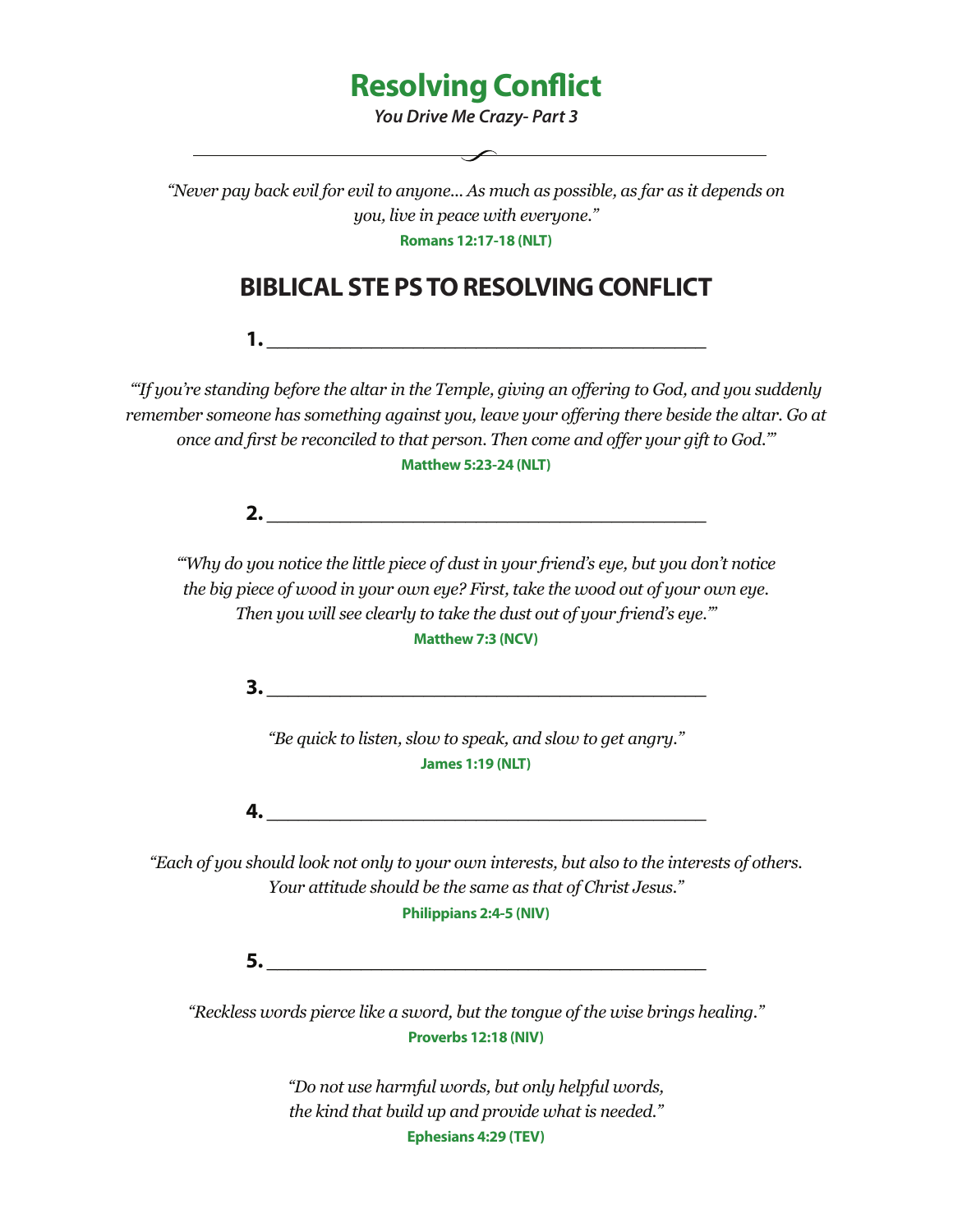**6. \_\_\_\_\_\_\_\_\_\_\_\_\_\_\_\_\_\_\_\_\_\_\_\_\_\_\_\_\_\_\_\_\_\_\_\_\_\_\_\_\_\_**

*"You must rid yourselves of all such things as these: anger, rage, malice, slander, and filthy language from your lips."* **Colossians 3:8 (NIV)**

*"Let us stop passing judgment on one another. Instead, make up your mind not to put any stumbling block or obstacle in your brother's way."*

**Romans 14:13 (NIV)**

**7. \_\_\_\_\_\_\_\_\_\_\_\_\_\_\_\_\_\_\_\_\_\_\_\_\_\_\_\_\_\_\_\_\_\_\_\_\_\_\_\_\_\_**

## **"Reconciliation" = to reestablish the relationship "Resolution" = to resolve every issue**

*"'Blessed are the peacemakers, for they will be called the children of God!'"* **Matthew 5:9 (NIV)**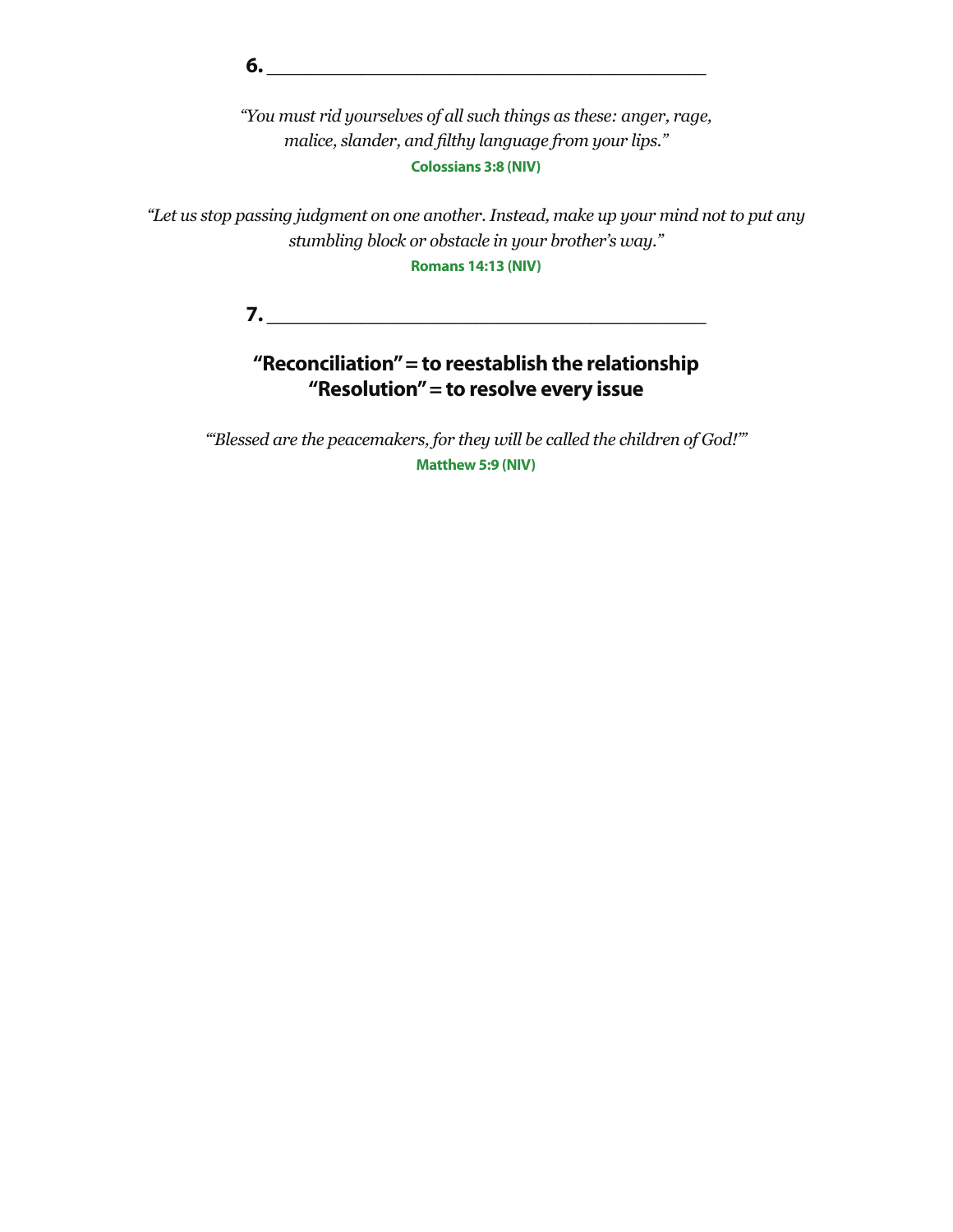# **Finding The Love Of Your Life**

*You Drive Me Crazy- Part 4*

*"The righteous chooses his friends carefully."* **Proverbs 12:26**

 $\overline{\phantom{a}}$ 

## **CORRECTING 2 MYTHS**

**•\_\_\_\_\_\_\_\_\_\_\_\_\_\_\_\_\_\_\_\_\_\_\_\_\_\_\_\_\_\_\_\_\_\_\_\_\_\_\_\_\_\_\_\_**

### **"MUST HAVES"**

### **1. WE MUST HAVE \_\_\_\_\_\_\_\_\_\_\_\_\_\_\_\_\_\_\_\_\_\_\_\_\_\_\_\_\_\_\_\_\_\_\_\_**

*"Stop forming inappropriate relationships with unbelievers. Can right and wrong be partners? Can light have anything in common with darkness?… Can a believer share life with an unbeliever?"* **2 Corinthians 6:14-15 (GW)**

*"Do not unite yourself with an unbeliever; they are not fit mates for you."* **2 Corinthians 6:14 (NEB)**

> *"I want us to help each other with the faith we have. Your faith will help me, and my faith will help you."* **Romans 1:12 (NCV)**

#### **2. WE MUST HAVE**

*"Can two people walk together without agreeing on the direction?"* **Amos 3:3 (NLT)**

*"For we are God's workmanship, created in Christ Jesus to do good works, which God prepared in advance for us to do."* **Ephesians 2:10 (NIV)**

*"Each of you has received a gift from God for serving others. Now you must be faithful to develop and use that gracious gift from God!"* **1 Peter 4:10 (NCV)**

> *"Brothers and sisters, you are holy partners in a heavenly CALLING."* **Hebrews 3:1a (GW)**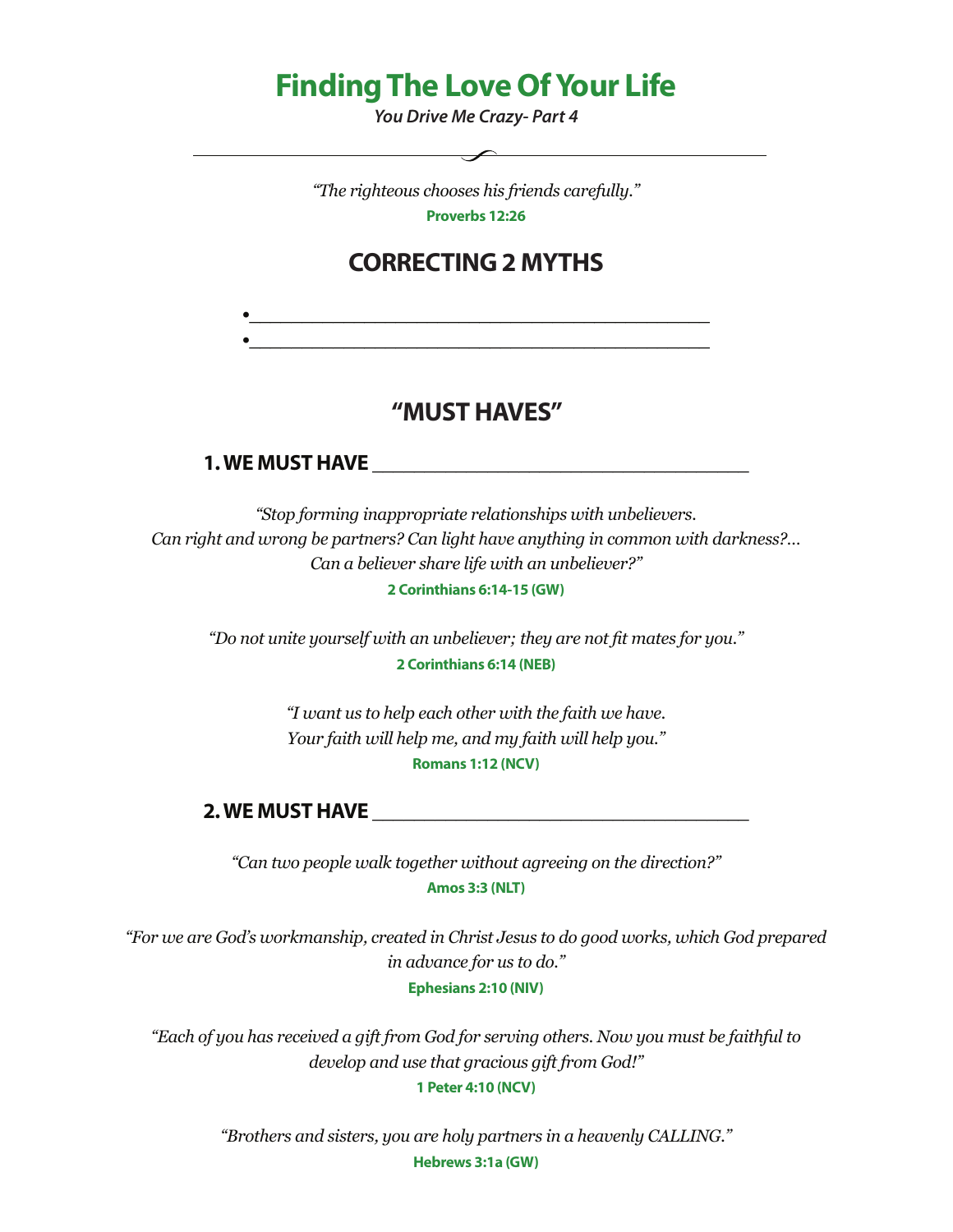## **A PARTIAL CHECKLIST OF EMOTIONAL HEALTH**

**• \_\_\_\_\_\_\_\_\_\_\_\_\_\_\_\_\_\_\_\_\_\_\_\_\_\_\_\_\_\_\_\_\_\_\_\_\_\_\_\_\_\_**

*"Do not make friends with a hot-tempered man! Do not associate with one easily angered."* **Proverbs 22:24 (NIV)**

*"Don't associate with people who drink too much, or stuff themselves with food."* **Proverbs 23:20 (TEV)**

*"Make sure you all have experienced the grace of God so that bitterness doesn't take root and grow, because that causes much trouble and will corrupt you."*

**Hebrews 12:15**

*"If you curse your father or mother, the lamp of your life will be snuffed out."* **Proverbs 20:20 (NLT)**

> *"Selfish people cause trouble."* **Proverbs 28:25**

*"People who do not get along with others are only interested in themselves; they will disagree with what everyone else knows is right."*

**Proverbs 18:1 (TEV)**

*"A greedy man brings trouble to his family."* **Proverbs 15:27**

*"Don't eat at the table of a stingy person."* **Proverbs 23:6 (TEV)**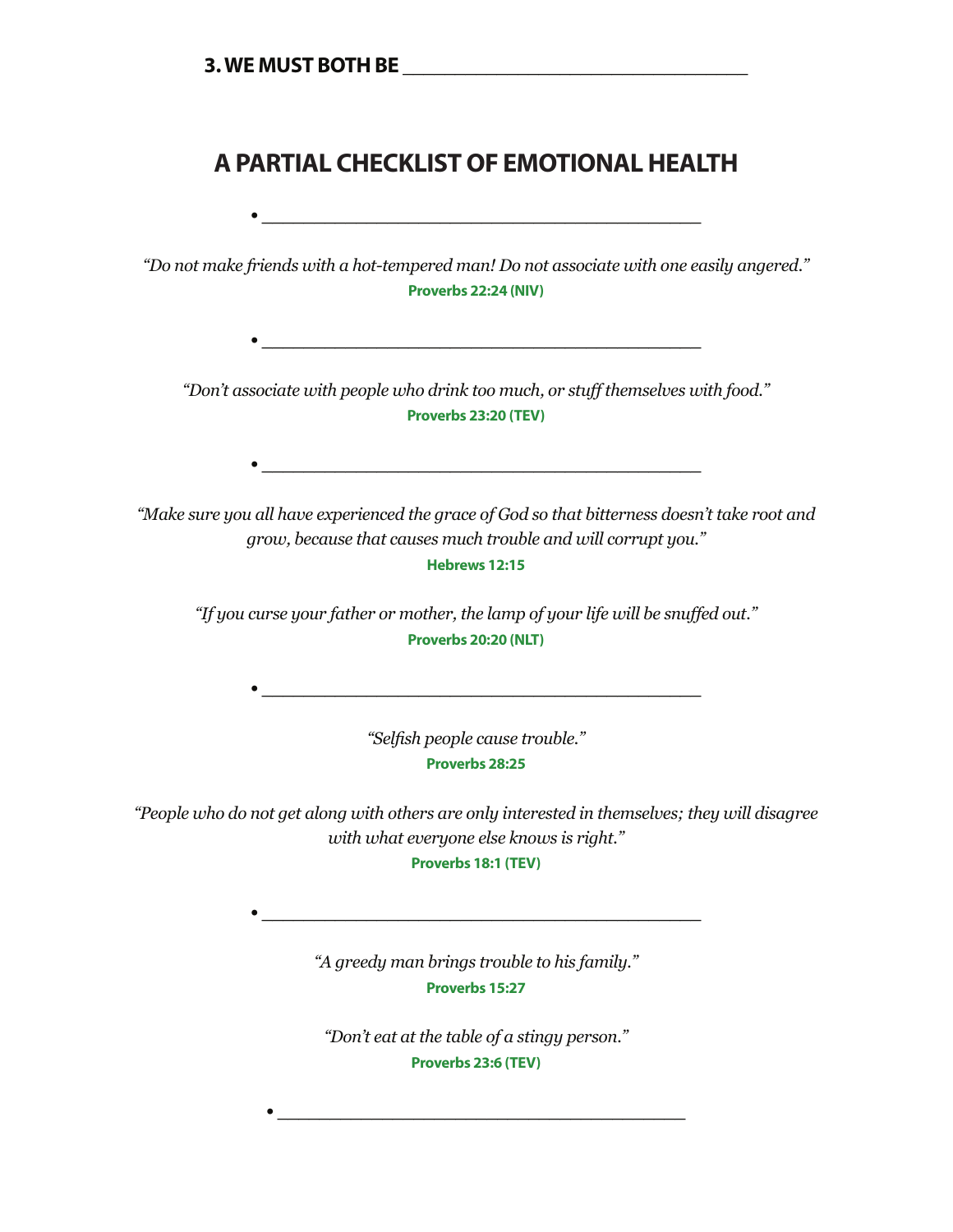*"A generous man will prosper; he who refreshes others will himself be refreshed."* **Proverbs 11:25 (NIV)**

*"A kindhearted woman gains respect... and a kind man benefits himself, but cruel people bring trouble on themselves."*

**Proverbs 11:17**

**• \_\_\_\_\_\_\_\_\_\_\_\_\_\_\_\_\_\_\_\_\_\_\_\_\_\_\_\_\_\_\_\_\_\_\_\_\_\_\_\_\_\_**

*"A righteous person lives on the basis of his integrity. His children will be blessed, even after he is gone."* **Proverbs 20:7**

### **ENDING A DEAD-END DATING RELATIONSHIP**

*"In the end, people appreciate frankness more than flattery."* **Proverbs 28:23 (NLT)**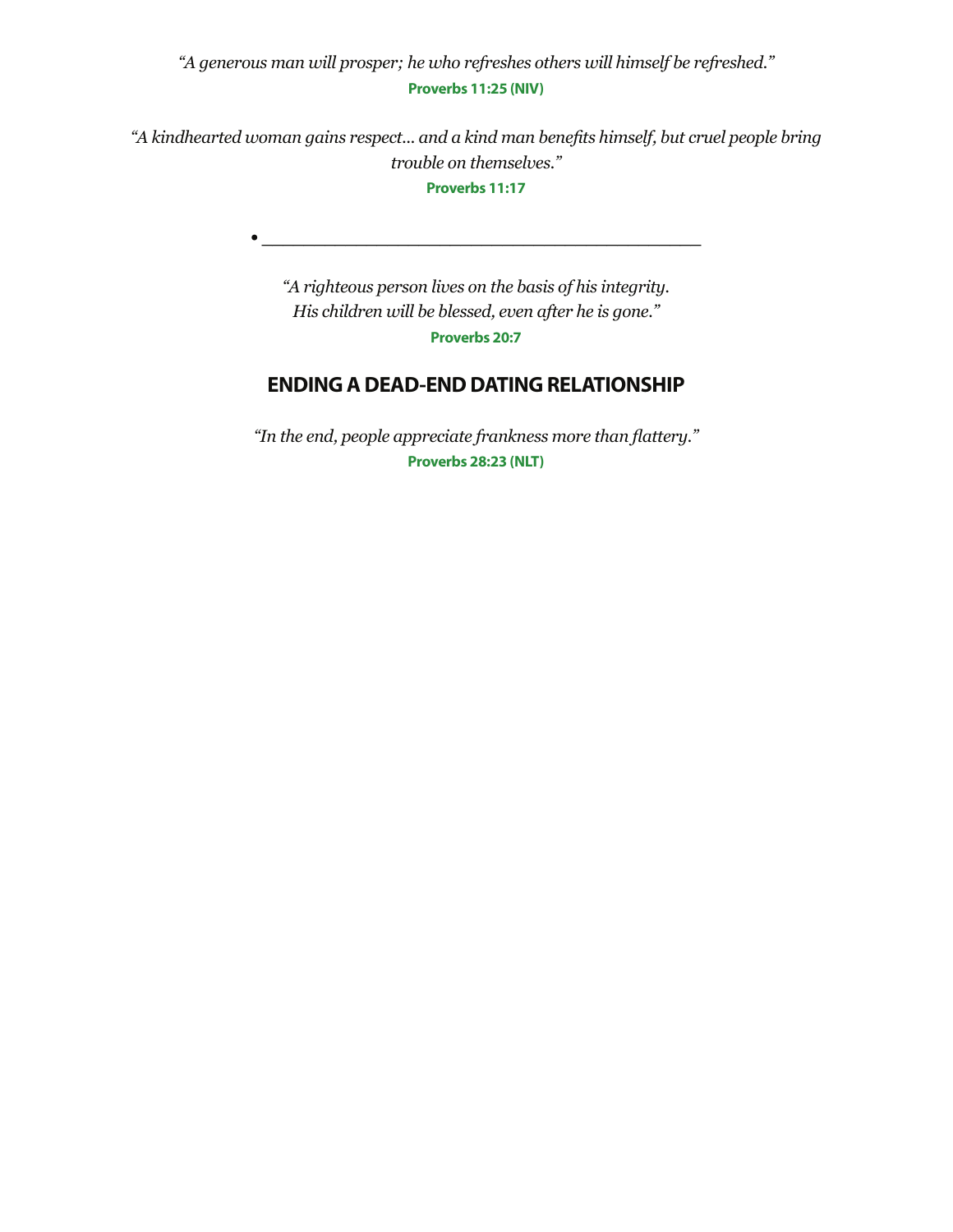# **Breaking Free From Abuse**

*You Drive Me Crazy- Part 5*

*"Why do you keep tormenting me with words? Time after time you insult me and show no shame for the way you abuse me."*

**Job 19:1-3. (TEV)**

## **HOW TO HELP SOMEONE BREAK FREE**

**1. \_\_\_\_\_\_\_\_\_\_\_\_\_\_\_\_\_\_\_\_\_\_\_\_\_\_\_\_\_\_\_\_\_\_\_\_\_\_\_\_\_\_**

*Jesus: "The truth will set you free."* **John 8:32**

*David: "I said, 'I will not say anything while evil people are near.' So I kept quiet, not saying a word... but my suffering only grew worse, and I was overcome with anxiety. The more I thought, the more troubled I became; I could not keep from asking: 'Lord, how long will I live? When will I die? Tell me how soon my life will end.'"*

**Psalm 39:1-4 (TEV)**

**2. \_\_\_\_\_\_\_\_\_\_\_\_\_\_\_\_\_\_\_\_\_\_\_\_\_\_\_\_\_\_\_\_\_\_\_\_\_\_\_\_\_\_**

*Marks of Emotional Abuse – David's Descript ions "My enemies taunt me day after day. They mock and curse me."* **Psalm 102:8**

> *"...they tell lies about me and threaten me."* **Psalm 109:20**

*"...they make fun of me and ridicule me."* **Psalm 22:7**

*"I have been insulted, put to shame, and humiliated."* **Psalm 69:19**

*"Using words to kill; they bully their way with words."* **Psalm 73:8 (Mes)**

> *"They push hard to make me fall."* **Psalm 118:13 (GW)**

*"They spread rumors about me, and conspire against me."*

**Psalm 31:13**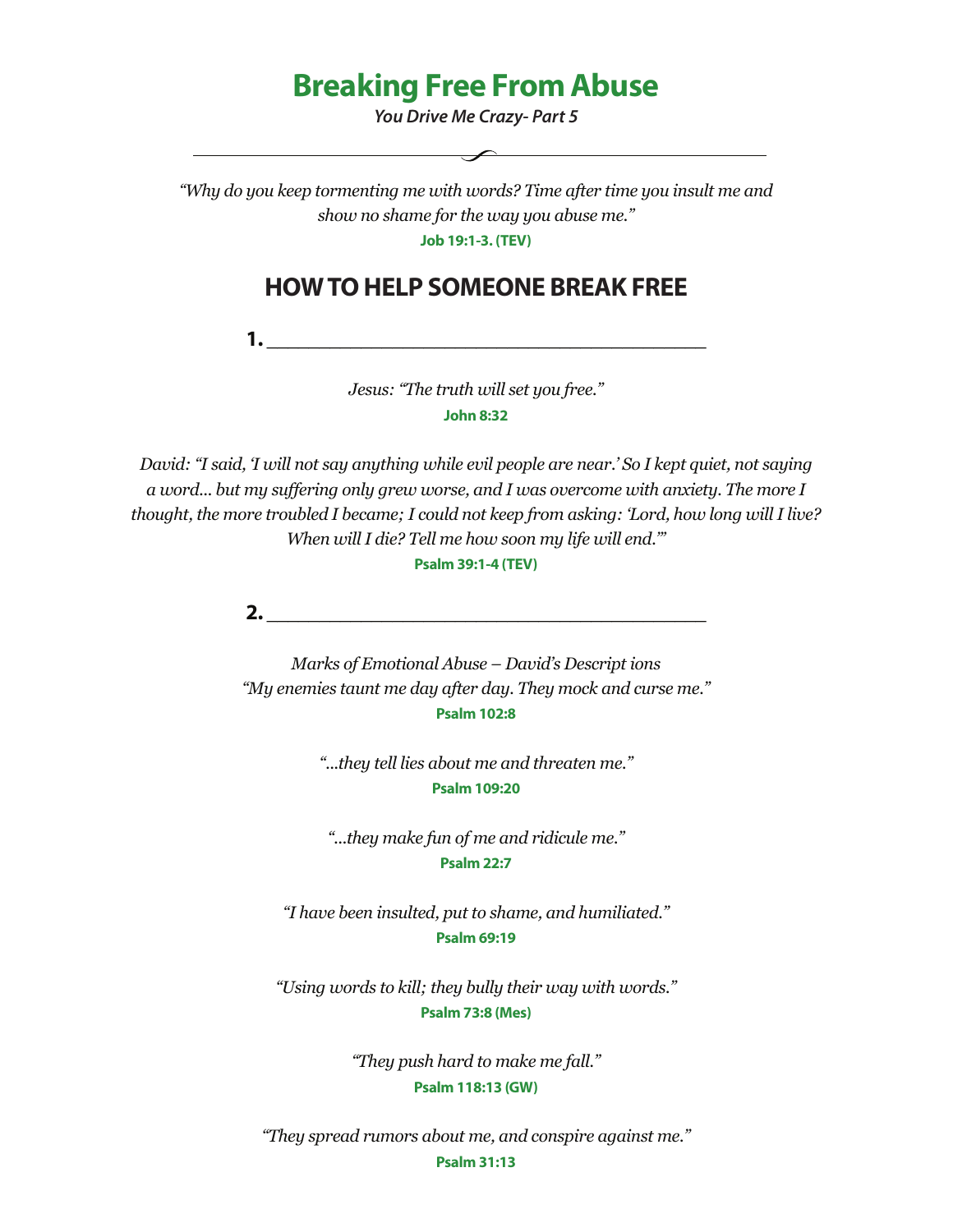*"They mock me with the worst kind of profanity, and snarl at me."* **Psalm 35:16**

**3.**  $\blacksquare$ 

*"Don't be fooled by those who try to excuse these sins, for the anger of God comes upon all those who disobey him."* **Ephesians 5:6 (NLT)**

**4. \_\_\_\_\_\_\_\_\_\_\_\_\_\_\_\_\_\_\_\_\_\_\_\_\_\_\_\_\_\_\_\_\_\_\_\_\_\_\_\_\_\_**

*"Look on victims of abuse as if what happened to them happened to you."* **Hebrews 13:3b (Mes)**

*"Carry each other's burdens, and in this way you will fulfill the law of Christ."* **Galatians 6:2 (NIV)**

**5. \_\_\_\_\_\_\_\_\_\_\_\_\_\_\_\_\_\_\_\_\_\_\_\_\_\_\_\_\_\_\_\_\_\_\_\_\_\_\_\_\_\_**

*"By yourself you're unprotected. With a friend you can face the worst. Can you get a third person? A three-stranded rope isn't easily snapped."* **Ecclessiates 4:12 (Mes)**

*"Take no part in the worthless deeds of evil and darkness; instead, rebuke and expose them. It is shameful even to talk about the things that ungodly people do in secret. But when the light shines on them, it becomes clear how evil these things are. And where your light shines, it will expose their evil deeds."*

**Ephesians 5:11-13 (NLT)**

**6. \_\_\_\_\_\_\_\_\_\_\_\_\_\_\_\_\_\_\_\_\_\_\_\_\_\_\_\_\_\_\_\_\_\_\_\_\_\_\_\_\_\_**

*Advice to Job: "Put your heart right. Reach out to God. Put away any evil and wrong from your home. Then face the world again, firm and courageous. Then all your troubles will fade from your memory, like floods that are past and remembered no more! Your life will be brighter than sunshine at noon, and life's darkest hours will shine like the dawn!"*

**Job 11:13-17 (TEV)**

**7. \_\_\_\_\_\_\_\_\_\_\_\_\_\_\_\_\_\_\_\_\_\_\_\_\_\_\_\_\_\_\_\_\_\_\_\_\_\_\_\_\_\_**

*"Never repay one wrong with another, or one abusive word with another; instead, repay with a blessing. That is what you are called to do, so that you inherit a blessing."*

**1 Peter 3:9 (NJB)**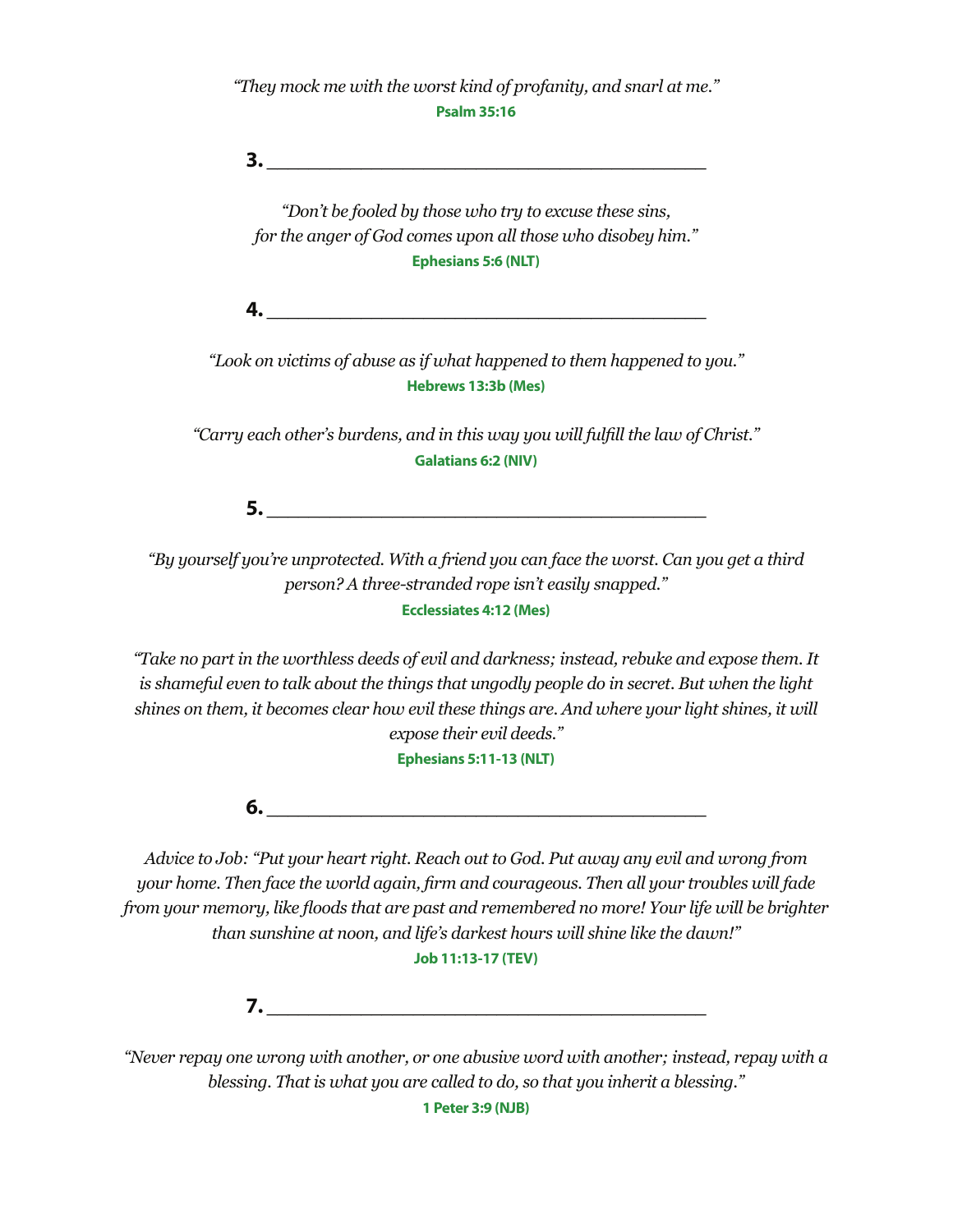*"Christ never verbally abused those who verbally abused him. When he suffered, he didn't make any threats but left everything to the one who judges fairly."* **1 Peter 2:23 (GW)**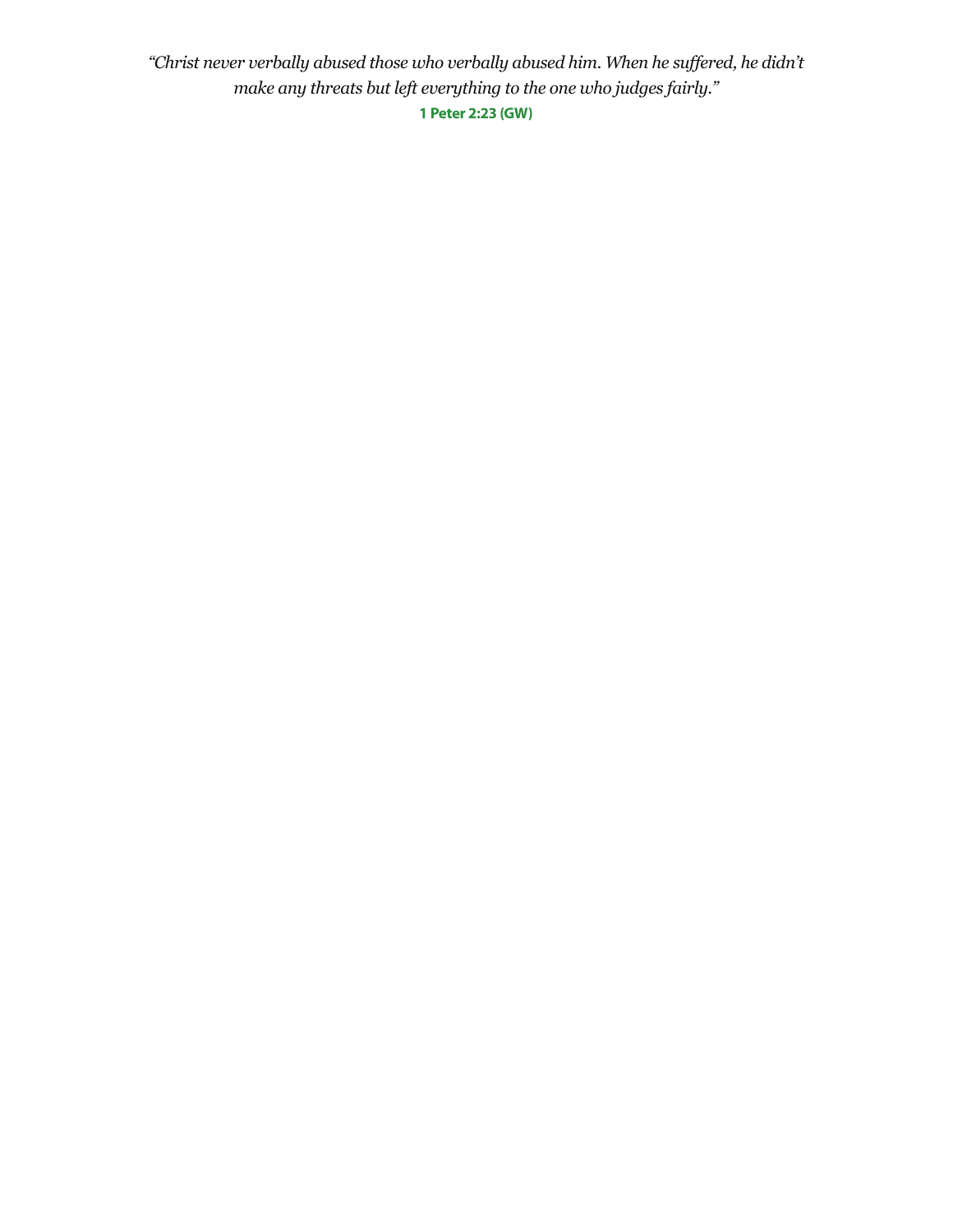# **Escaping The People-Pleaser Trap**

*You Drive Me Crazy- Part 6*

 $\overbrace{\hspace{2.5cm}}$ 

*"It is a dangerous trap to be concerned with what others think of you, but if you trustthe Lord, you are safe."* **Proverbs 29:25 (TEV)**

## **WHY TRYING TO PLEASE EVERYONE IS A TRAP**

**1. \_\_\_\_\_\_\_\_\_\_\_\_\_\_\_\_\_\_\_\_\_\_\_\_\_\_\_\_\_\_\_\_\_\_\_\_\_\_\_\_\_\_**

*"Our purpose is to please God, not people. He is the one who examines the motives of our hearts."* **1 Thes. 2:4 (NLT)**

**2. \_\_\_\_\_\_\_\_\_\_\_\_\_\_\_\_\_\_\_\_\_\_\_\_\_\_\_\_\_\_\_\_\_\_\_\_\_\_\_\_\_\_**

*"You try to get praise from each other, but you do not try to get the praise that comes from the only God. So how can you believe?"* **John 5:44 (NCV)**

**3.**  $\blacksquare$ 

*"Do not follow the crowd in doing wrong!"* **Exodus 23:2 (NIV)**

*Saul confessed to Samuel, "I've sinned. I've trampled roughshod over God's Word and your instructions. I cared more about pleasing people so I let them tell me what to do."* **1 Samuel 15:24 (MSG)**

**4. \_\_\_\_\_\_\_\_\_\_\_\_\_\_\_\_\_\_\_\_\_\_\_\_\_\_\_\_\_\_\_\_\_\_\_\_\_\_\_\_\_\_**

*"You make yourselves look good in other people's eyes but God knows your hearts."* **Luke 16:15a (TEV)**

*"You may brag about yourself, but the only approval that counts is the Lord's approval."* **2 Cor. 10:18 (CEV)**

**5. \_\_\_\_\_\_\_\_\_\_\_\_\_\_\_\_\_\_\_\_\_\_\_\_\_\_\_\_\_\_\_\_\_\_\_\_\_\_\_\_\_\_**

*"No one had the courage to speak favorably about Jesus in public, for they were afraid of getting in trouble with the leaders."*

**John 7:13 (NLT)**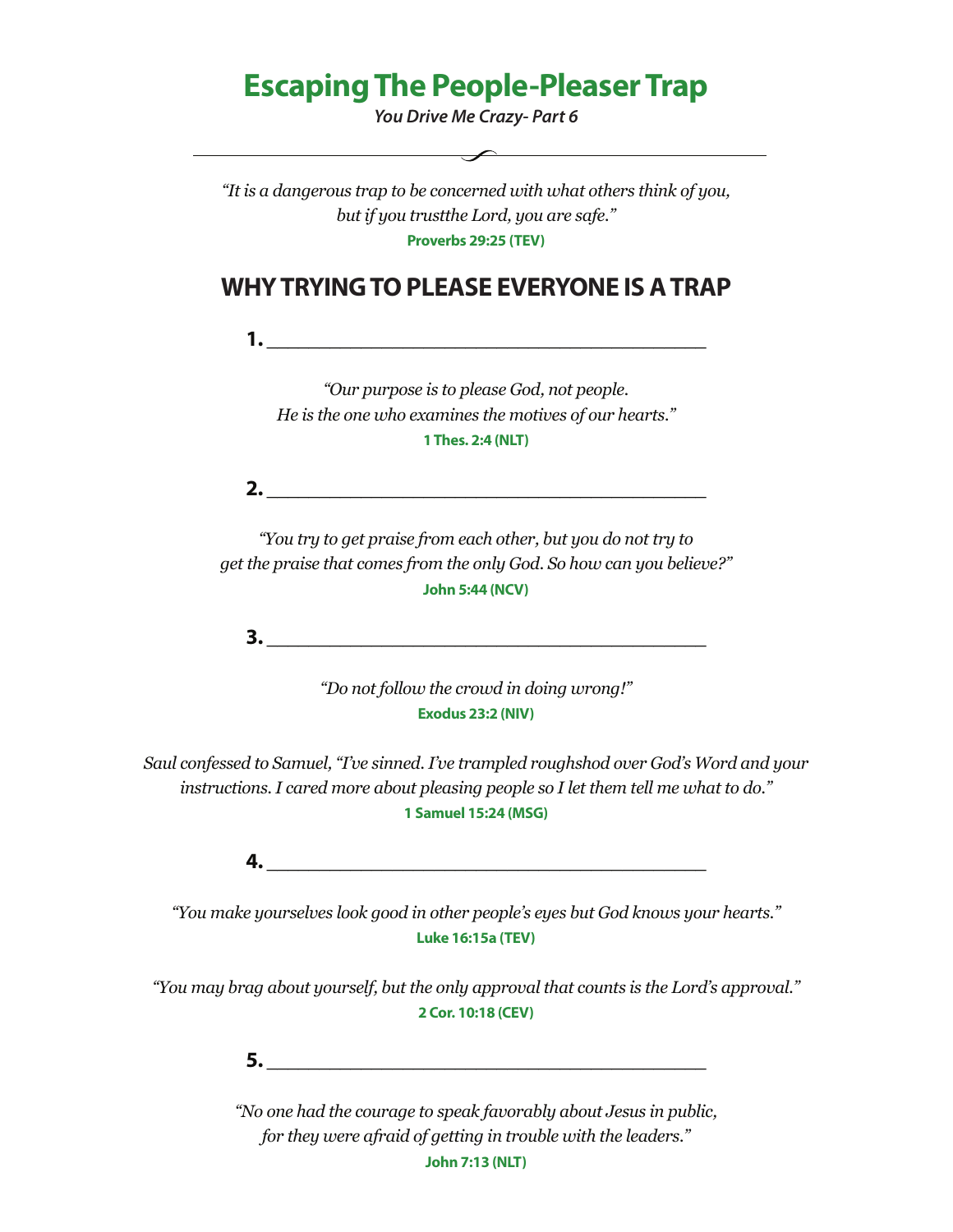*"Many people, including leaders, believed in Jesus. But they wouldn't talk about it publicly out of their fear that the Pharisees would expel them from the synagogue. They loved human approval more than they loved the approval of God."*

**John 12:42-43**

# **SIX FACTS TO REMEMBER 1. \_\_\_\_\_\_\_\_\_\_\_\_\_\_\_\_\_\_\_\_\_\_\_\_\_\_\_\_\_\_\_\_\_\_\_\_\_\_\_\_\_\_ 2. \_\_\_\_\_\_\_\_\_\_\_\_\_\_\_\_\_\_\_\_\_\_\_\_\_\_\_\_\_\_\_\_\_\_\_\_\_\_\_\_\_\_** *Jesus: "Your approval or disapproval means nothing to me."* **John 5:41 (TLB)** *"I am the One who comforts you! So why are you afraid of mere humans, who wither like the grass and disappear?"* **Isaiah 51:12 (NLT)** *"Even if my father and mother abandon me, the Lord will hold me close."* **Psalm 27:10 (NLT) 3. \_\_\_\_\_\_\_\_\_\_\_\_\_\_\_\_\_\_\_\_\_\_\_\_\_\_\_\_\_\_\_\_\_\_\_\_\_\_\_\_\_\_** *"The world and everything in it that people desire is passing away; but those who do the will of God will live forever."* **1 John 2:17 (TEV)** *Jesus: "The things that are highly valued by people are worth nothing in God's sight."* **Luke 16:15b (TEV) 4. \_\_\_\_\_\_\_\_\_\_\_\_\_\_\_\_\_\_\_\_\_\_\_\_\_\_\_\_\_\_\_\_\_\_\_\_\_\_\_\_\_\_** *Jesus: "I don't try to please myself, but I only please the One who sent me."* **John 5:30 (NCV)** *Paul: "I'm not trying to be a people pleaser! No, I am trying to please God. If I were still trying to please people, I would not be Christ's servant."* **Galatians 1:10 (NLT) 5.**  $\blacksquare$

*"Yes, each of us will have to give a personal account to God."* **Romans 14:12 (NLT)**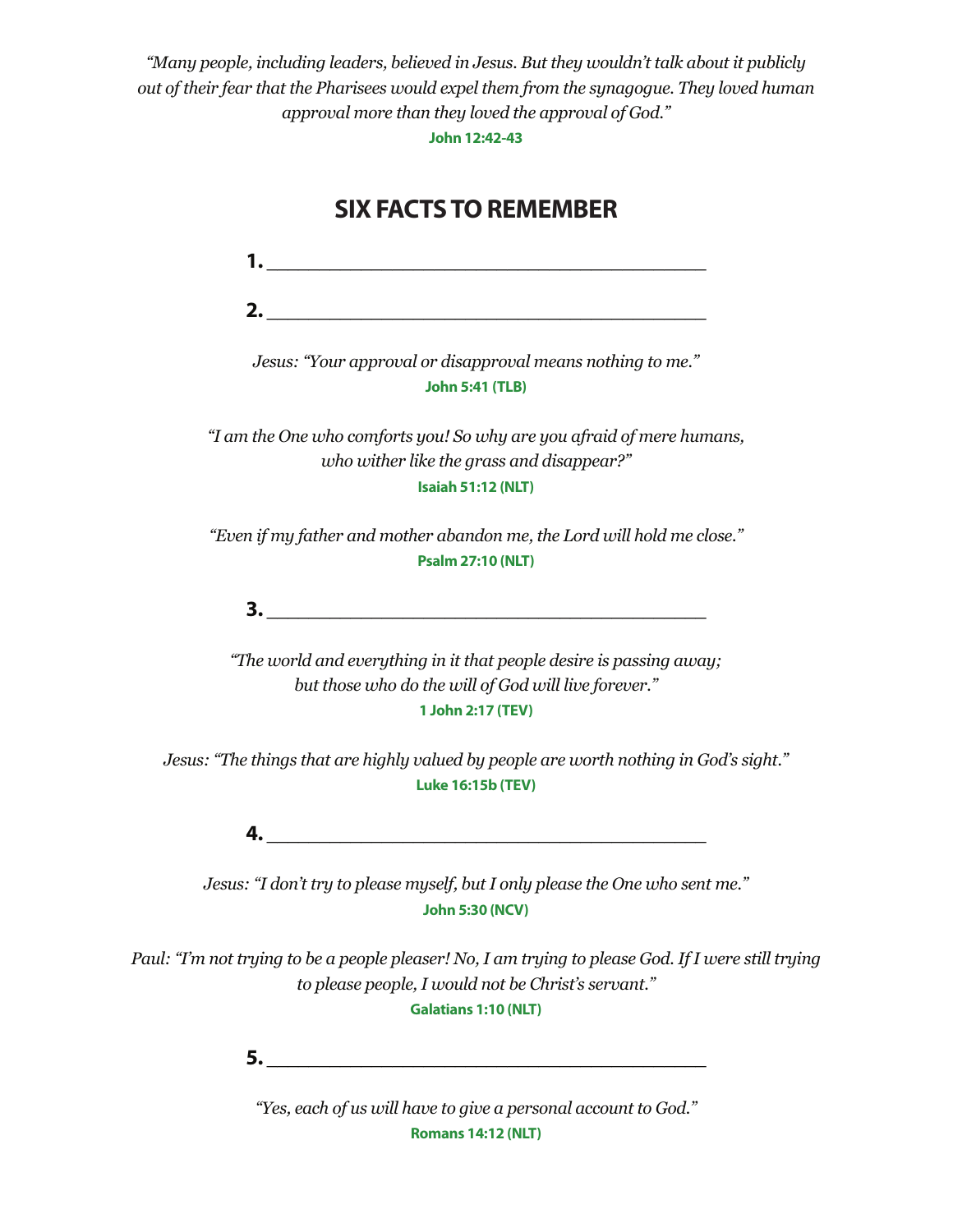*"If anyone is ashamed of me and my words, I, the Son of Man will be ashamed of him when I come in my glory and in the glory of the Father and of the holy angels."* **Luke 9:26 (NIV)**

**6.**  $\blacksquare$ 

*"Don't let the world around you squeeze you into its own mold, but let God remold your minds from within, so that you may prove in practice that the plan of God for you is good, meets all his demands and moves towards the goal of true maturity."*

**Romans 12:2 (Ph)**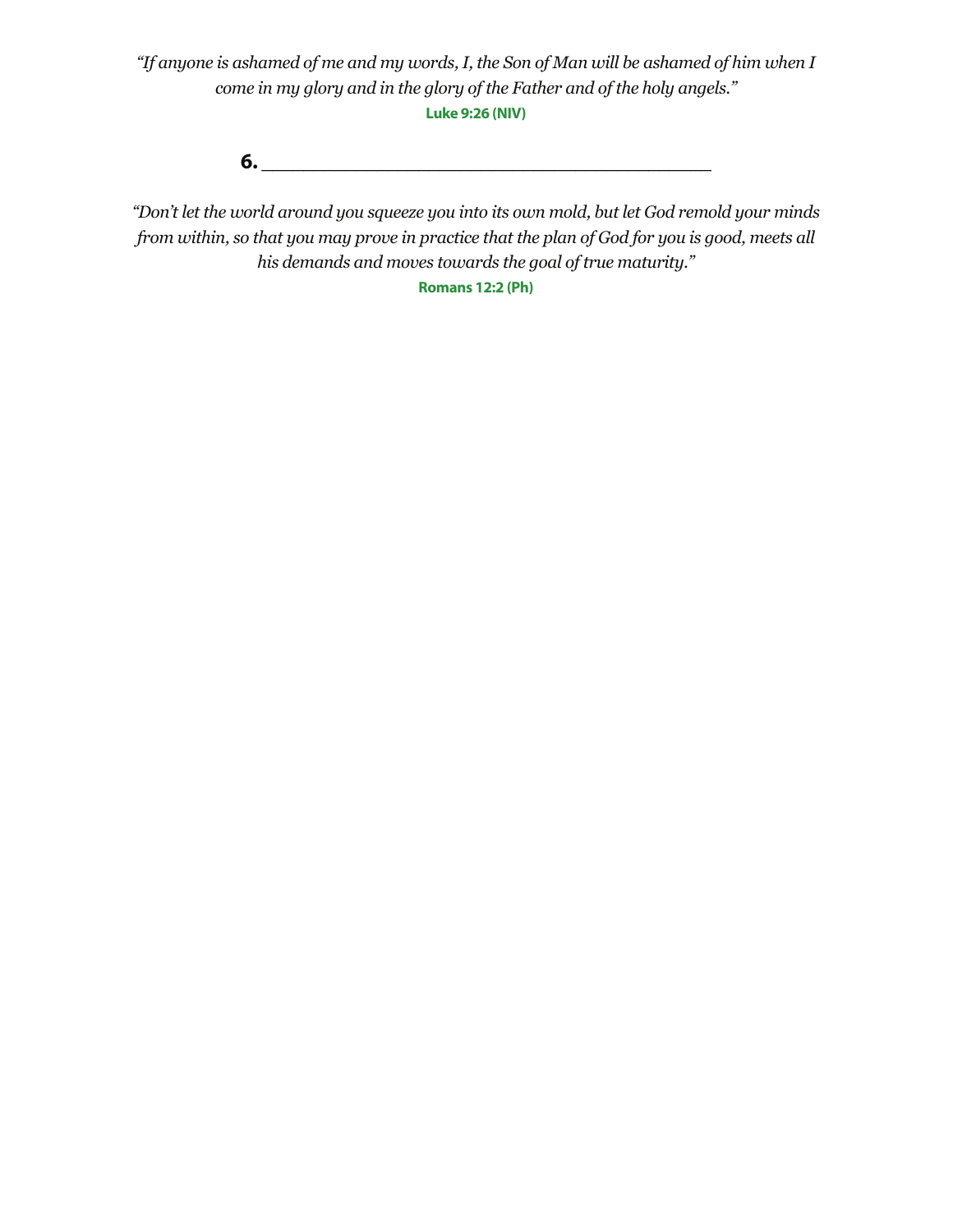# **Keeping The Crazymakers From Making You Crazy**

*You Drive Me Crazy- Part 7*

 $\overbrace{\hspace{2.5cm}}$ 

## **Types of CrazyMakers**



# **HOW TO DEAL WITH DIFFICULT PEOPLE**

**1. \_\_\_\_\_\_\_\_\_\_\_\_\_\_\_\_\_\_\_\_\_\_\_\_\_\_\_\_\_\_\_\_\_\_\_\_\_\_\_\_\_\_\_\_\_**

*"When a fool is annoyed, he quickly lets it be known. Wise people will ignore an insult."* **Proverbs 12:16 (TEV)**

*"A man's wisdom gives him patience; it is to his glory to overlook an offense."* **Proverbs 19:11**

> *"Love overlooks the wrongs that others do."* **Proverbs 10:12 (CEV)**

**2. \_\_\_\_\_\_\_\_\_\_\_\_\_\_\_\_\_\_\_\_\_\_\_\_\_\_\_\_\_\_\_\_\_\_\_\_\_\_\_\_\_\_\_\_**

*Jesus said, "Father, forgive them, for they do not know what they are doing."* **Luke 23:34**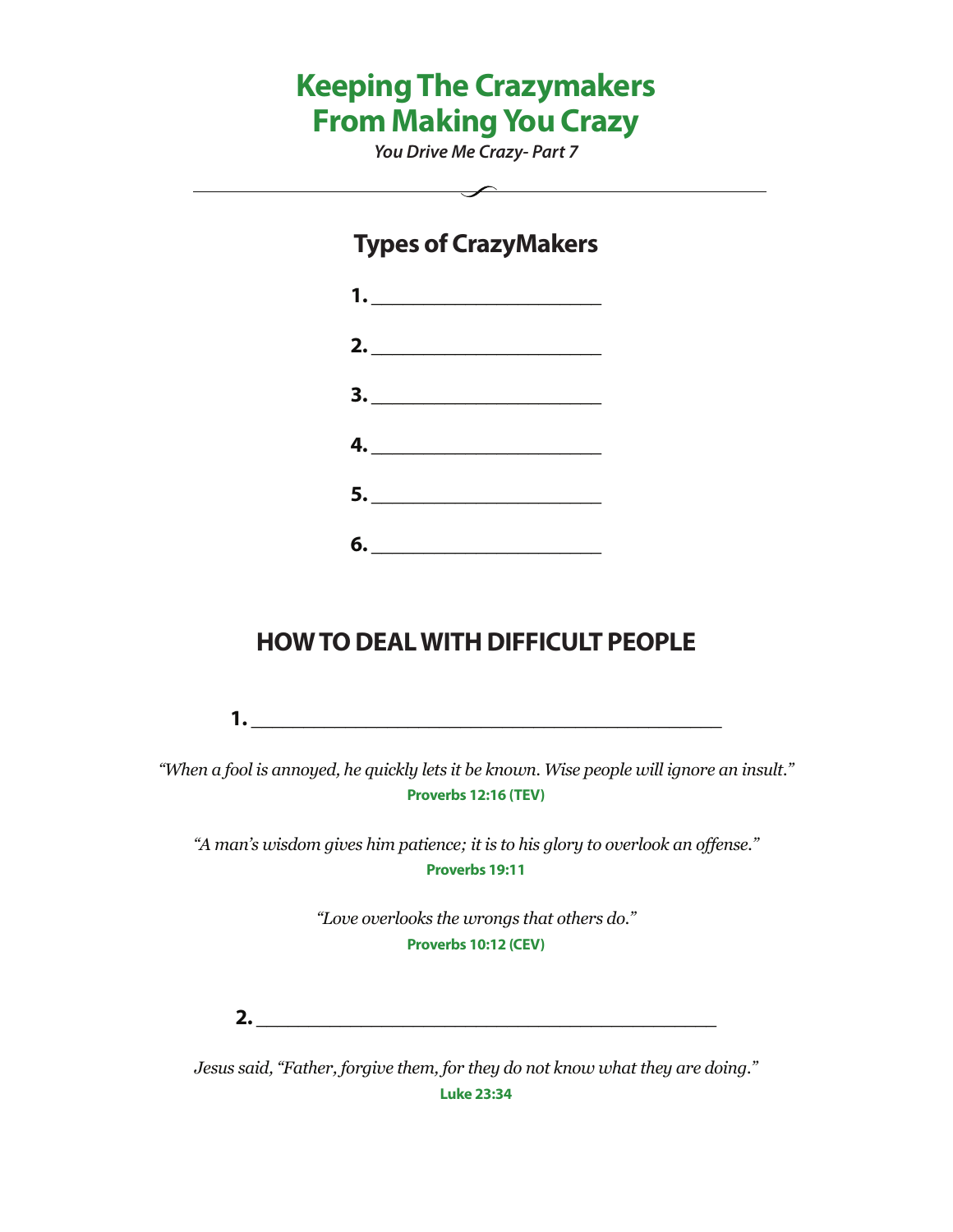*"You must make allowance for each other's faults and forgive the person who offends you. Remember, the Lord forgave you, so you must forgive others."* **Colossians 3:13 (NLT)**

**3. \_\_\_\_\_\_\_\_\_\_\_\_\_\_\_\_\_\_\_\_\_\_\_\_\_\_\_\_\_\_\_\_\_\_\_\_\_\_\_\_\_\_\_**

*"Disregarding another person's faults preserves love; but gossiping about them separates close friends."* **Proverbs 17:9 (NLT)**

*"Do not do wrong to repay a wrong, and do not insult to repay an insult. But repay with a blessing, because you yourselves were called to do this so that you might receive a blessing."* **1 Peter 3:9 (NCV)**

**4. \_\_\_\_\_\_\_\_\_\_\_\_\_\_\_\_\_\_\_\_\_\_\_\_\_\_\_\_\_\_\_\_\_\_\_\_\_\_\_\_\_\_\_**

*"The Pharisees plotted a way to trap him into saying something damaging… Jesus knew they were up to no good. He said, 'Why are you playing these games with me? Why are you trying to trap me?'"* **Matthew 22: 15,18-19 (MSG)**

*"We reject all shameful and underhanded methods. We do not try to trick anyone, and we do not distort the word of God. We tell the truth before God, and all who are honest know that."*  **2 Corinthians 4:2 (NLT)**

*"Just as charcoal and wood keep a fire going, a quarrelsome person keeps an argument going."* **Proverbs 26:21 (NCV)**

**5. \_\_\_\_\_\_\_\_\_\_\_\_\_\_\_\_\_\_\_\_\_\_\_\_\_\_\_\_\_\_\_\_\_\_\_\_\_\_\_\_\_\_\_**

*"Do not allow what you consider good to be spoken of as evil."* **Romans 14:16**

*"We have freedom now, because Christ made us free. So stand strong. Do not change and go back into the slavery of the law."*

**Galatians 5:1 (NCV)**

*"The disciples came to Jesus and asked, 'Do you realize you offended the Pharisees by what you just said?' Jesus replied, 'Every plant not planted by my Father will be rooted up, so ignore them!'"* **Matthew 15:12-14 (NLT)**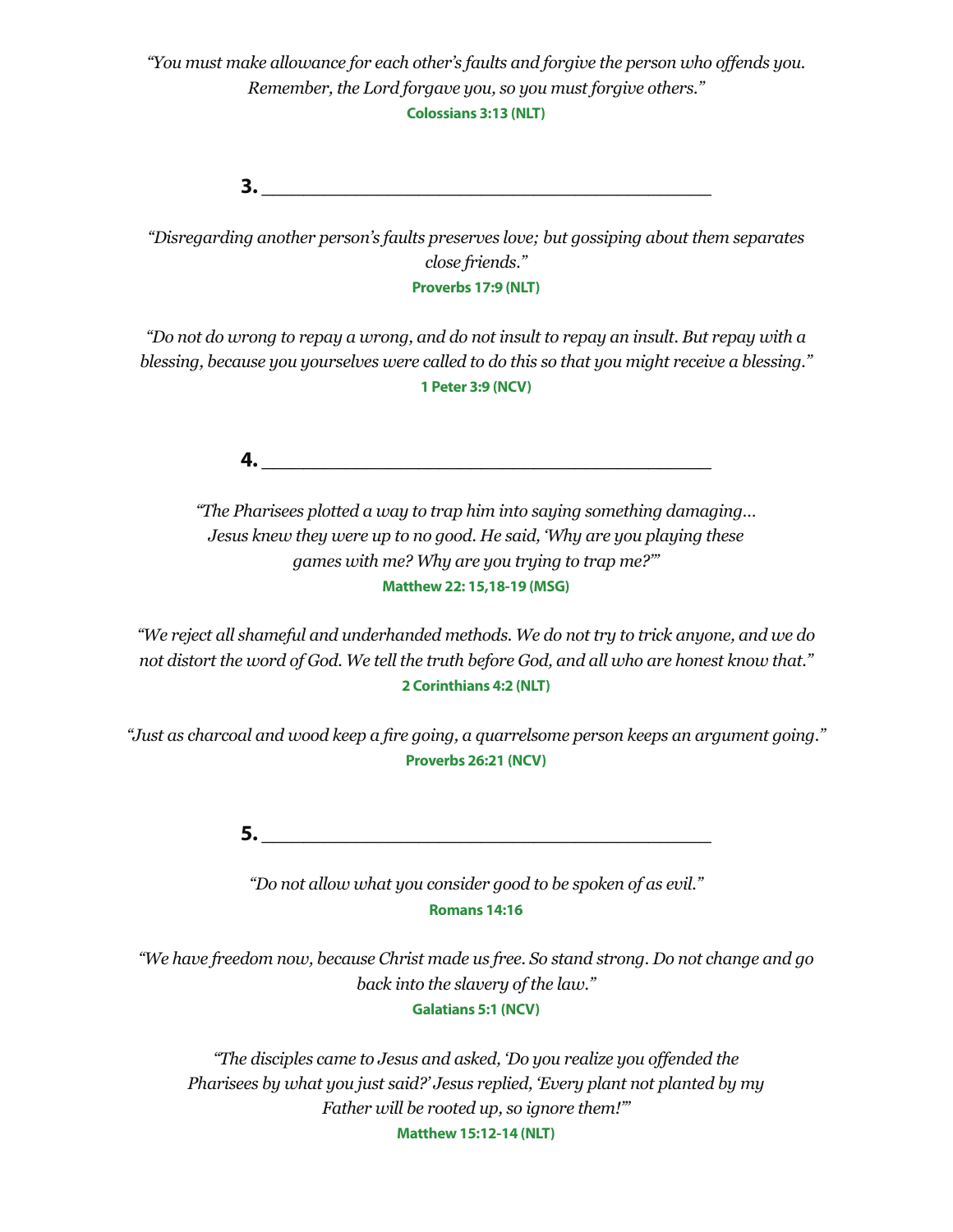*"Ask God to bless those who persecute you—yes, ask him to bless, not to curse."* **Romans 12:14 (TEV)**

*"If someone has done you wrong, do not repay him with a wrong. Try to do what everyone considers to be good. Do everything possible on your part to live in peace with everybody."* **Romans 12:17-18 (TEV)**

> *"Do not be overcome by evil, but overcome evil with good."* **Romans 12:21**

*"When a man's ways are pleasing to the Lord, He makes even his enemies live at peace with him."* **Proverbs 16:7**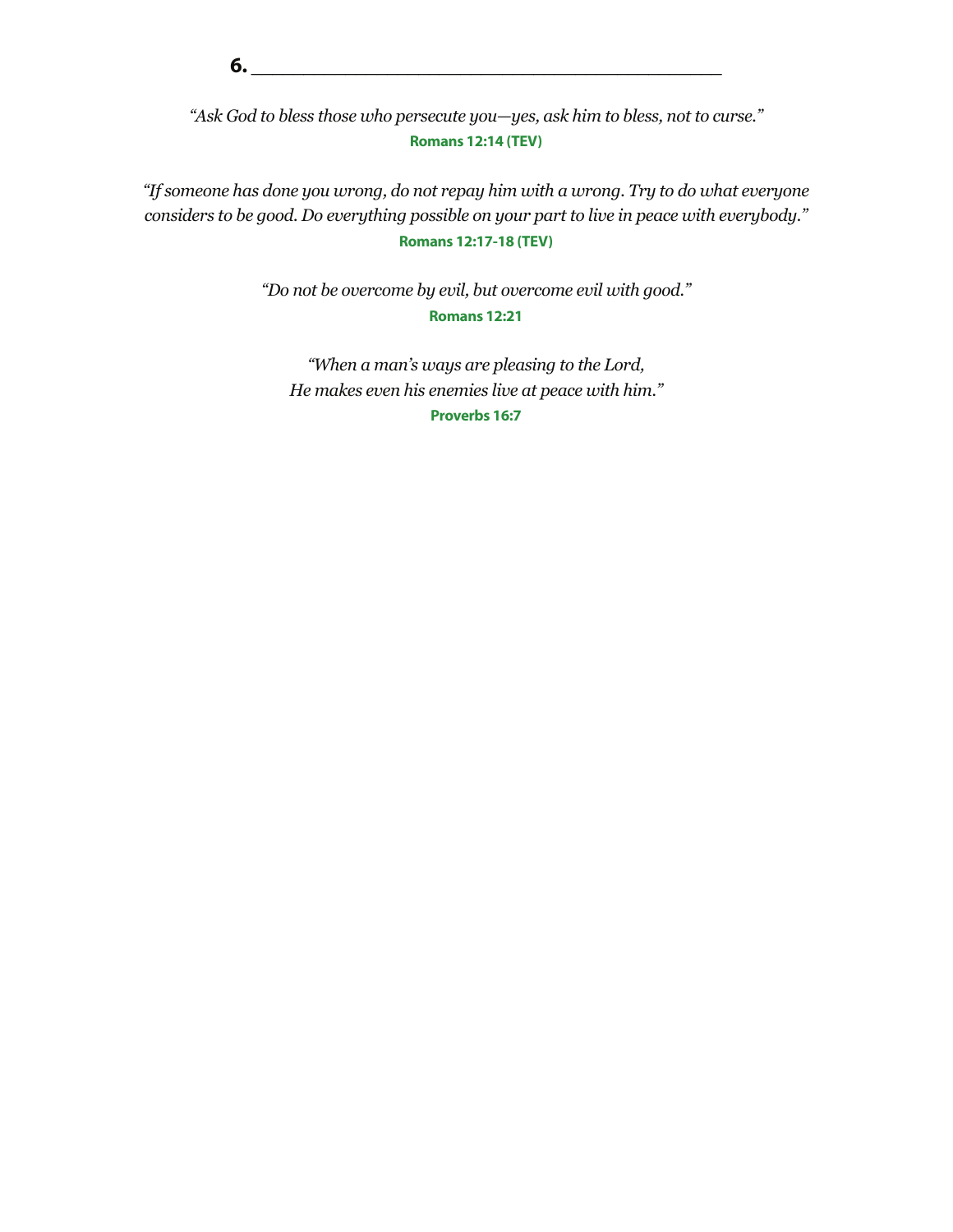# **How To Keep Your Marriage Growing**

*You Drive Me Crazy- Part 8*

*"Homes are built on the foundation of wisdom & understanding."* **Proverbs 24:3 (TEV)**

*"I pray that your love will keep on growing because of your knowledge and insight."* **Philippians 1:9 (GW)**

### **1. KEEP ON**  *CON*

*"Marriage involves you in all the domestic life and wanting to please your spouse, leading to so many more demands on your attention."*

**1 Corinthians 7:33-34a (Msg)**

*"Answering before listening is both stupid and rude."* **Proverbs 18:13 (Msg)**

*"God speaks in different ways, and we don't always recognize His voice."* **Job 33:14 (CEV)**

*"Be quick to listen, slow to speak and slow to become angry."* **James 1:19 (NIV)**

**2. KEEP ON \_\_\_\_\_\_\_\_\_\_\_\_\_\_\_\_\_\_\_\_\_\_\_\_\_\_\_\_\_\_\_\_\_\_\_\_**

*"Our love should not be just words and talk; it must be true love, which shows itself in action."*  **1John 3:18 (TEV)**

> *"Look out for one another's interests, not just your own."* **Philippians 2:4 (TEV)**

> > *"Honor Christ by submitting to each other."* **Ephesians 5:21 (LB)**

*"May God… help you live in complete harmony with each other – each with the attitude of Christ Jesus toward the other."* **Romans 15:5 (NLT)**